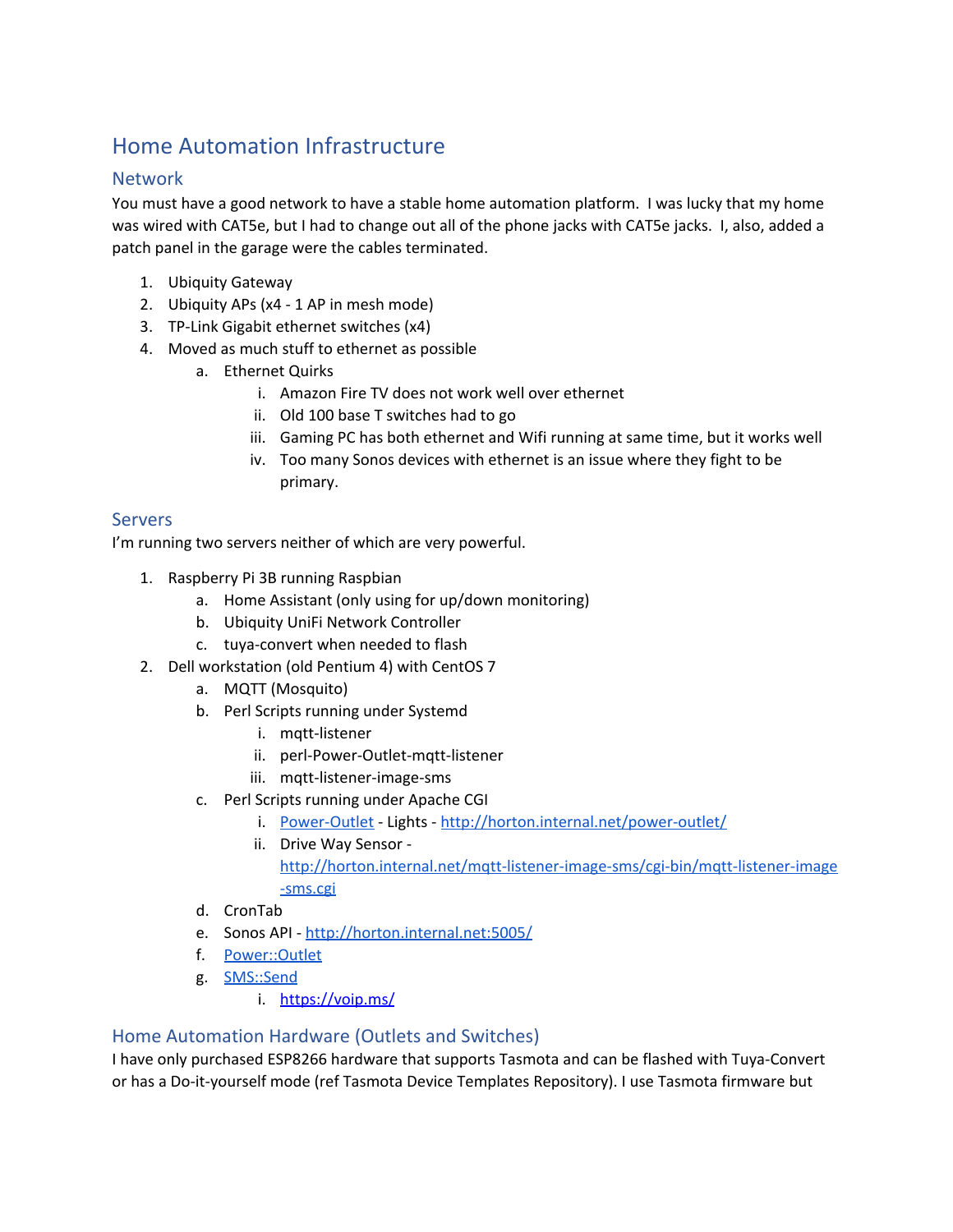there are other firmware competitors like ESPHome, ESPurna, ESPEasy, ESPhomeYAML that I have not tried.

- 1. Original Hardware (about 15 years old now)
	- a. iBootBar SNMP controlled
		- i. controls the main house outdoor lights.
- 2. ESP8266 "Tasmota" Hardware http, mqtt or rule controlled but I use http
	- a. Teckin SR40 Wall Outlet
	- b. Gosund WP3 Plug with Button
		- i. Used to turn on/off the down lights on my barn
		- ii. Used to turn on/off the Christmas tree
	- c. MoKo YX-WS01A Plug with Button
		- i. Button press triggers an mqtt event to turn on the outside lights to let the dogs out after midnight lights out. Perl script power-outlet-mqtt-listener.pl and YAML /etc/power-outlet-mqtt-listener.yml
	- d. Teckin SS31 Outdoor Smart Outlet
		- i. Used to turn on/off the deck rope lights
- 3. DIY Hardware only http controlled
	- a. Sonoff Mini 3-way switch insert
		- i. Installed behind wall switches which make the light a 3-way with wifi.
		- ii. I find that the original firmware is stable, but it only supports an http api e.g. no support for sunrise, sunset, rules or mqtt.
- 4. Driveway Sensor
	- a. Inductive Loop Vehicle Detector contact relay closes when metal vehicle drives over coil – same hardware used to monitor traffic lights and security gates.
	- b. Sonoff Mini Tasmota Firmware –contact relay to MQTT proxy
- 5. Sonos PLAY:1
	- a. Configured to use SonosNet not Wifi
- 6. Web Camera
	- a. Left over web cam from a Cox Home automation promotion

#### Screen Shots

● Network Diagram - <https://www.yworks.com/products/yed-live>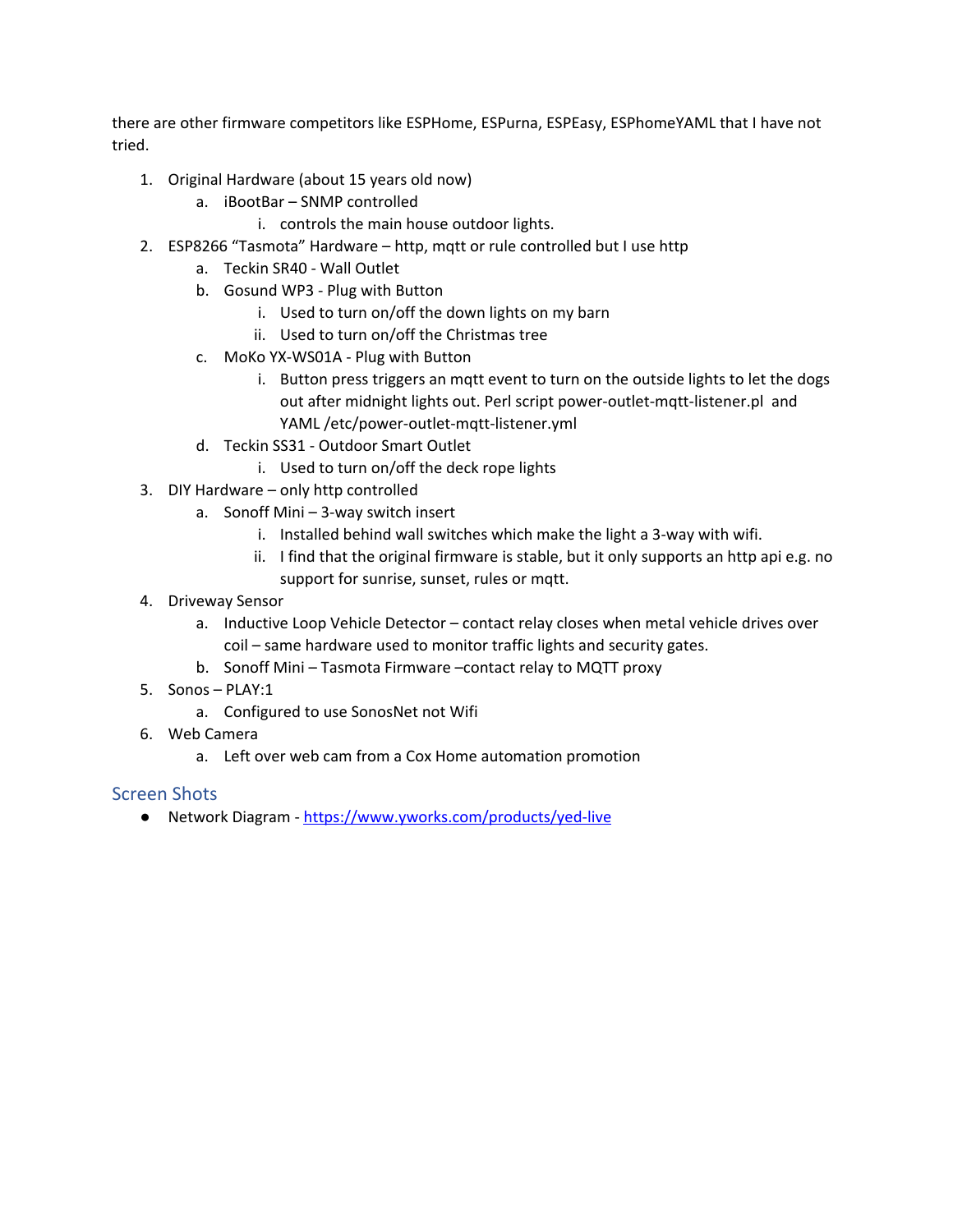

#### Ubiquity Controller https://pi.internal.net:8443/  $\bullet$

|             | <b>DEVICE NAME</b> | IP ADDRESS 1  | <b>STATUS</b>             | <b>EXPERIENCE</b> | MODEL                     | <b>VERSION</b> | <b>UPTIME</b>   | <b>CLIENTS</b> |                |       |
|-------------|--------------------|---------------|---------------------------|-------------------|---------------------------|----------------|-----------------|----------------|----------------|-------|
| <b>NAME</b> | gw                 | 192.168.33.1  | CONNECTED                 | 100%              | UniFi Security Gateway 3P | 4.4.51.5287926 | 46d 8h 55m 8s   | 45             | O.             | Locat |
| $\circ$     | ap-office          | 192.168.33.45 | CONNECTED                 | 99%               | UniFi AP-AC-Lite          | 4.3.20.11298   | 18d 19h 55m 28s | 13             | $\odot$        | Locat |
| $\circ$     | ap-basement        | 192.168.33.46 | CONNECTED                 | 98%               | UniFi AP-AC-Lite          | 4.3.20.11298   | 18d 20h 1m 3s   | 8              | $\overline{9}$ | Locat |
|             | ap-pooldeck        | 192.168.33.47 | CONNECTED                 | 98%               | UniFi AP-AC-Mesh          | 4.3.20.11298   | 18d 20h 14m 58s | 4              | 0              | Locat |
|             | ap-barn            | 192.168.33.48 | <b>CONNECTED WIRELESS</b> | 98%               | UniFi AP-AC-Mesh          | 4.3.20.11298   | 18d 19h 44m 38s | $\overline{2}$ | $\circ$        | Locat |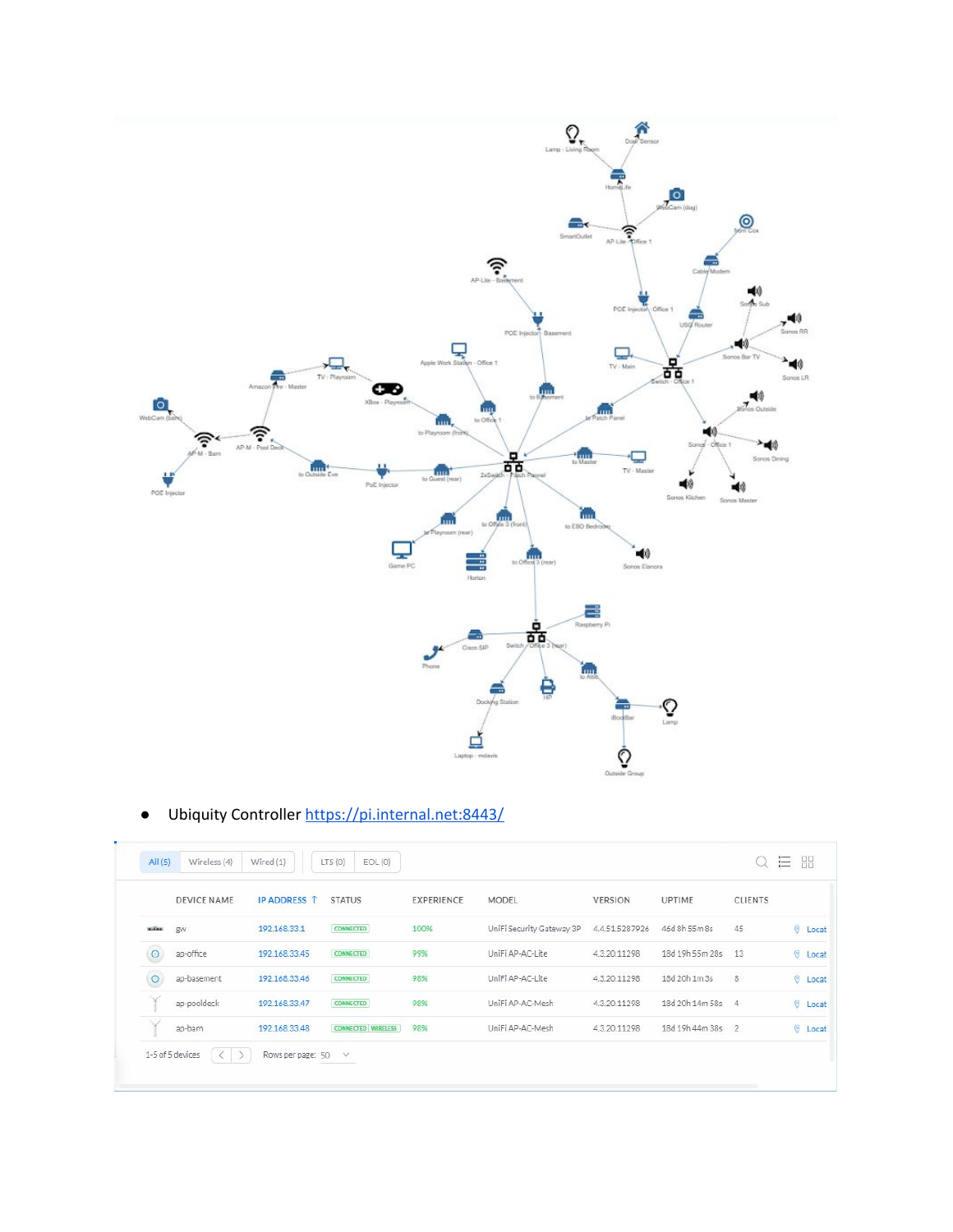

Home Assistant - [http://pi.internal.net/](http://pi.internal.net/lovelace/default_view)

| ₩           | Overview                    | <b>LIGHTS</b><br><b>SONOS</b>                                                                                                                                                                                 |
|-------------|-----------------------------|---------------------------------------------------------------------------------------------------------------------------------------------------------------------------------------------------------------|
| Ε           | Map                         | 墨<br>睪<br>量<br>量<br>睪<br>匰<br>覃<br>覃<br>墨<br>星<br>睾<br>匰<br>匰                                                                                                                                                 |
| d.          | History                     | ap-office<br>Cable<br>Wireless<br>iBootBar<br>Gateway<br>Horton<br>ap-barn<br>button-<br>Internet<br>hp<br>button-<br>ap-<br>ap-<br>pooldeck<br>island <sub>2</sub><br>island1<br>Router<br>Modem<br>basement |
|             | <b>Notifications</b>        | 匰<br>里<br>匰<br>匰<br>匰<br>匰<br>匰<br>睪                                                                                                                                                                          |
| LAp<br>- AN | Legacy API password<br>user | outlet-barn outlet-tree outlet-deck sw-garage<br>sw-slider<br>SW-<br>cam-<br>sensor-<br>driveway<br>driveway<br>mudroom                                                                                       |
|             |                             | $\overline{\mathbf{v}}$                                                                                                                                                                                       |

● Mosquito – MQTT

Subscriber Example: mosquitto\_sub -t "#" -v



Publisher Example: mosquitto\_pub -t my/topic/thing -m payload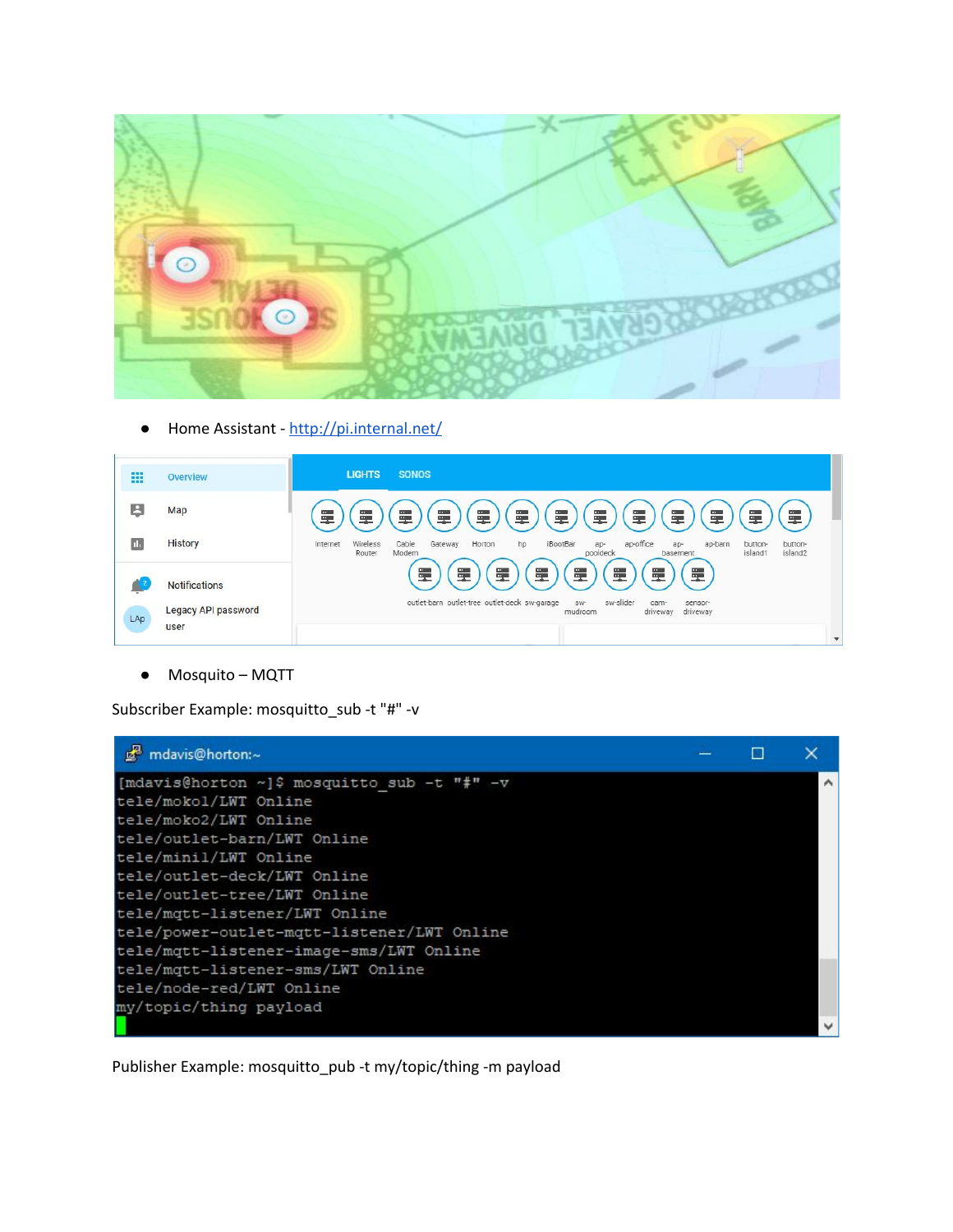

- Node-Red [http://horton.internal.net:1880/](http://horton.internal.net:1880/#flow/bbbcee28.8891c)
	- a. Concepts <https://nodered.org/docs/user-guide/concepts>
	- b. Add-ons nighttime

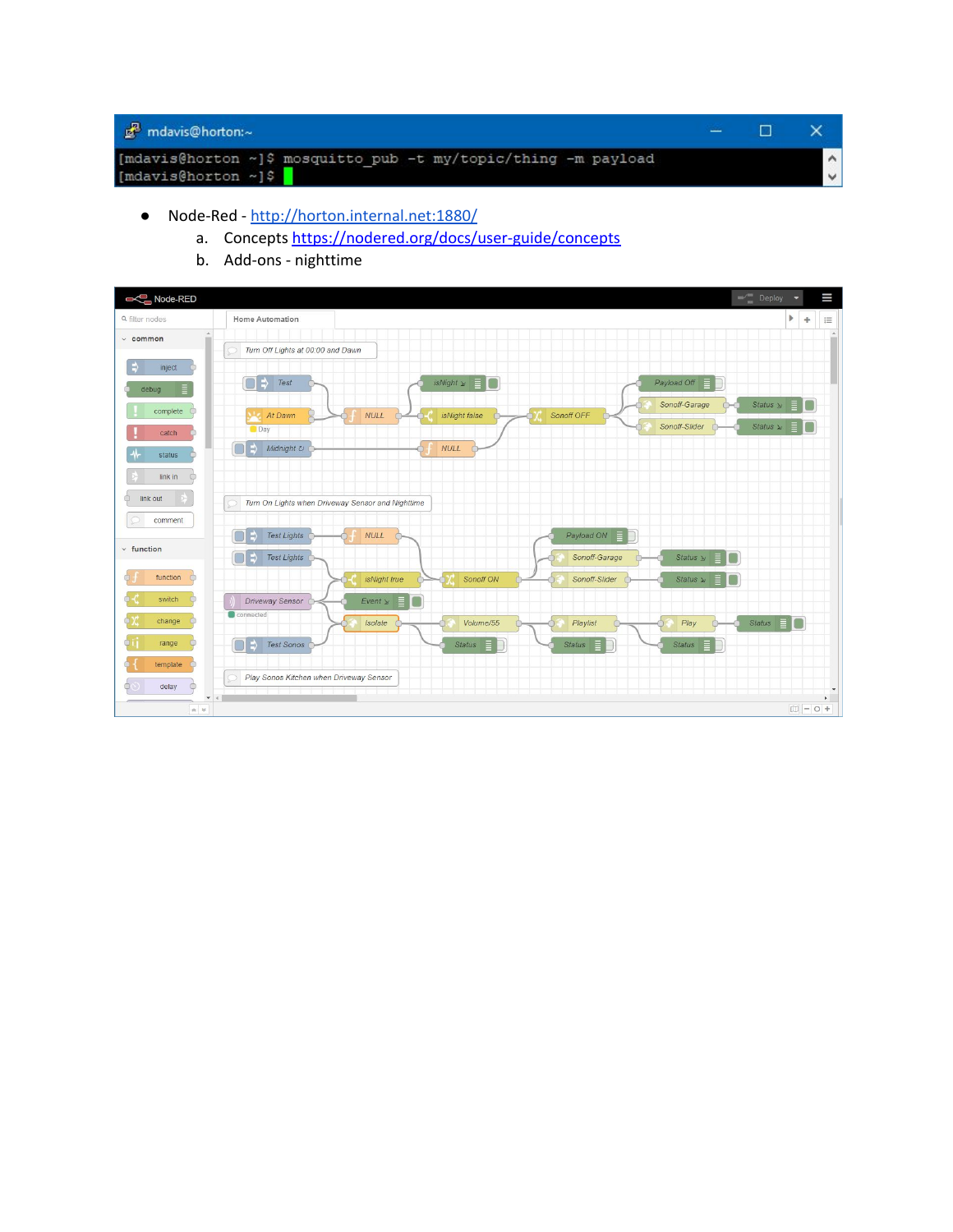# Drive Sensor

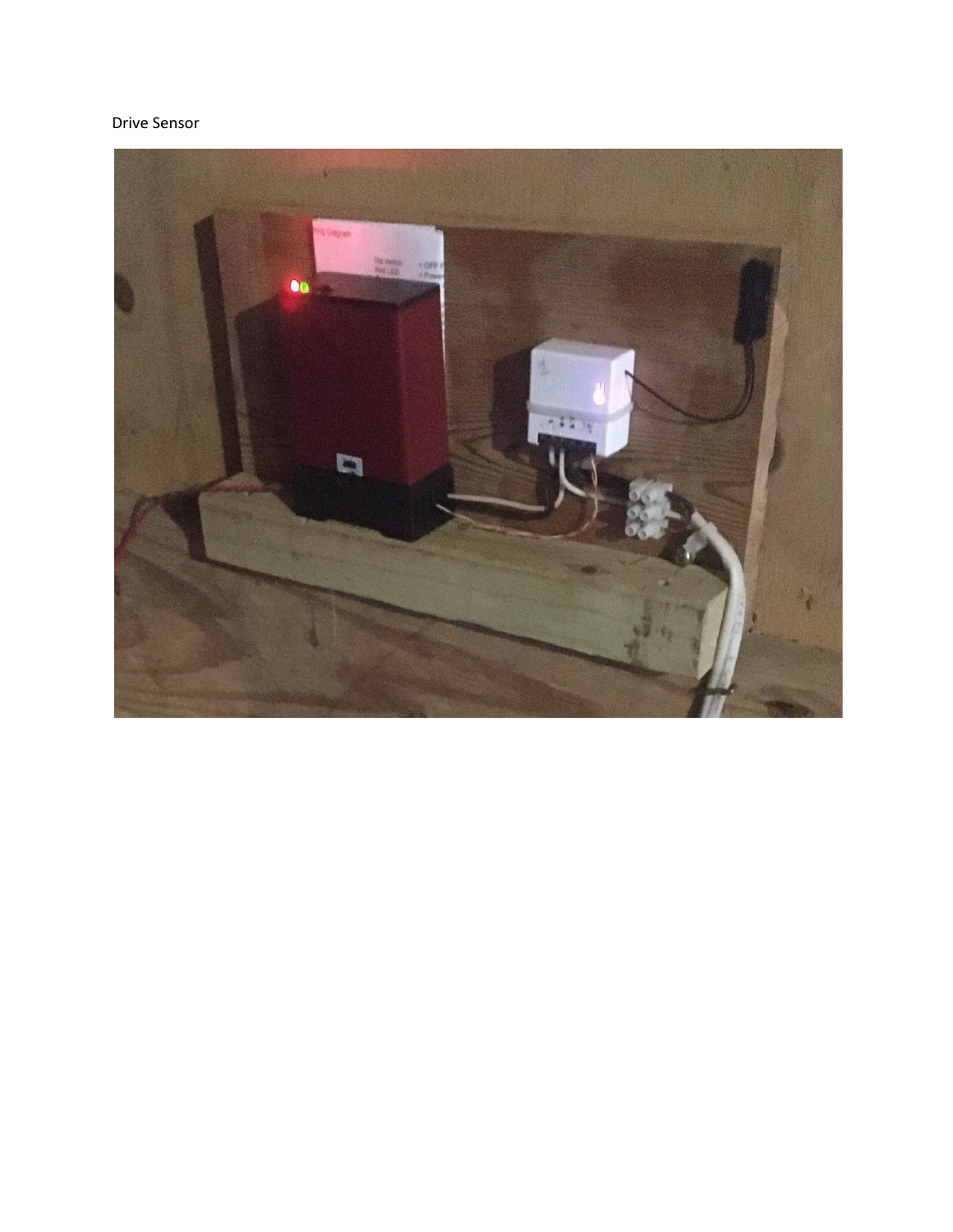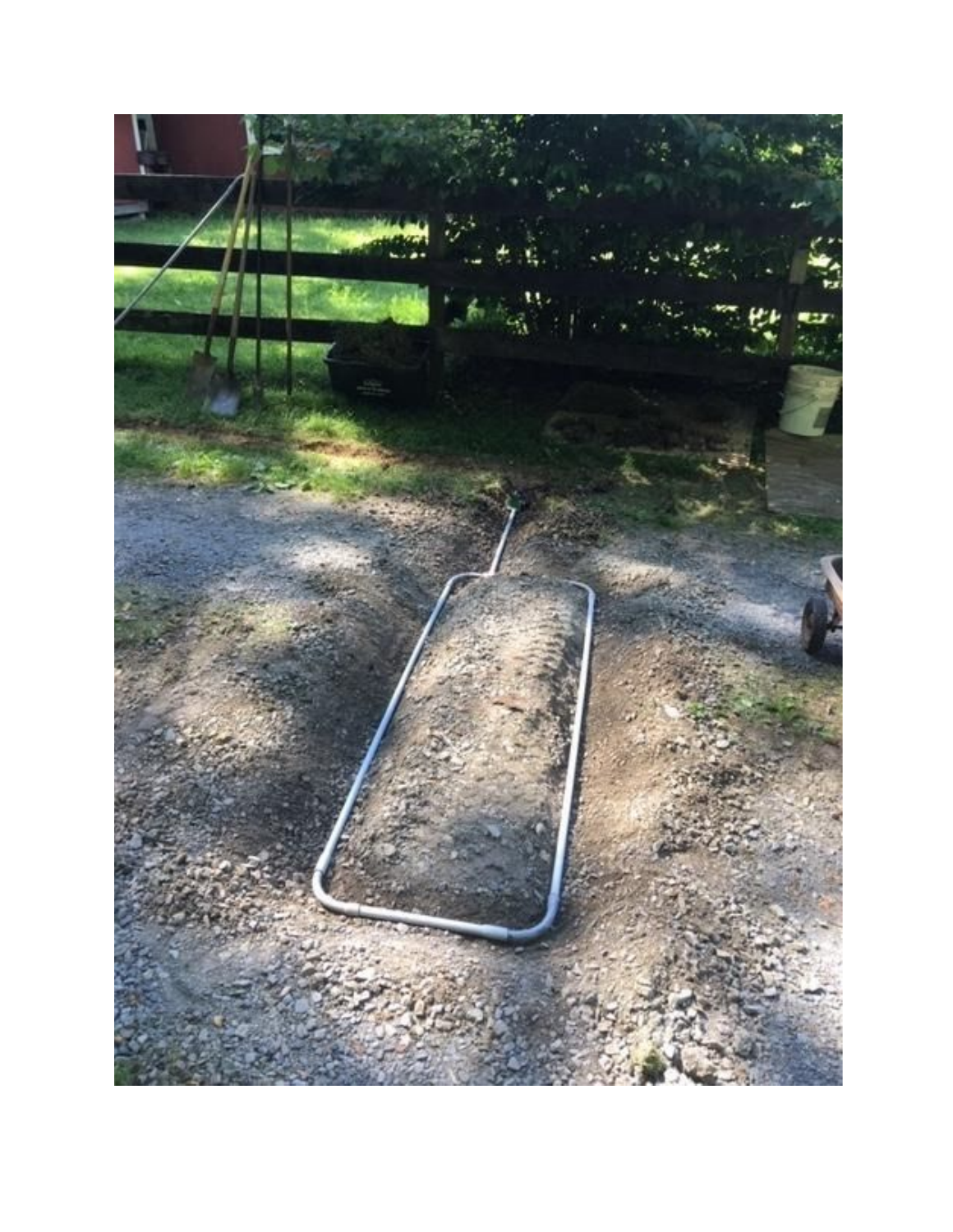# The Future

- New Server
	- a. I'm not quite sure what I what to move to but I'm looking into a NAS solution which can run a Linux VM or dockers. (e.g. Synology) My issue is that I have 6TB of drive space that is old SATA that is not supported on newer NASes.
- Crontab
	- a. I'd like to move crontab entries to Node-Red. I think it's move visual but not as succinct and capable.
- SMS:Send
	- a. Perl's SMS::Send is a great architecture and concept and I have not found a similar concept in Python language which can be plugged into Node Red. Or a way to plug Perl into Node Red.
- Ubiquity UniFi Network Controller
	- a. I'd like to move to their cloud key solution. If I were to start my network today it would be hard to beat the Dream Machine with the indoor/outdoor Flex HD units.
- AP mesh link to barn
	- a. I want to move to a MoCA 2.0 based ethernet over COAX, but it is expensive for no gain in capability.
- Home Assistant
	- a. I am not a fan of Home Assistant. I would like to find a nice network monitoring solution.
- iBootBar
	- a. The iBoorBar is slow (2-5 seconds for on/off). The newer ESP8266 Tasmota based power strips would be much faster (~300-500 ms for on/off).
- Power Monitoring
	- a. I want to monitor my well pump for on/off just to see how it is performing. We had an issue were it ran 24 hours a day from months before we figure out the issue.
	- b. PZEM-004T but I have not seen a commercial unit yet. <https://tasmota.github.io/docs/PZEM-0XX/>
- Motion Detectors
	- a. I'm interest in motion sensors but have not yet found any hardware that I'm impressed with.
- SMS Driveway sensor
	- a. I'd like to reduce the size of the image to send on SMS just the part with the vehicle. Maybe using opencv lib to find image differences.
- Zigbee lights
	- a. I have one Zigbee light blub but I'm not sure I want to start down that path

# **Thoughts**

What do I need to do if I ever sell my house? A bunch of the home automation is "fixed" to the home so it would convey but my servers are not "fixed".